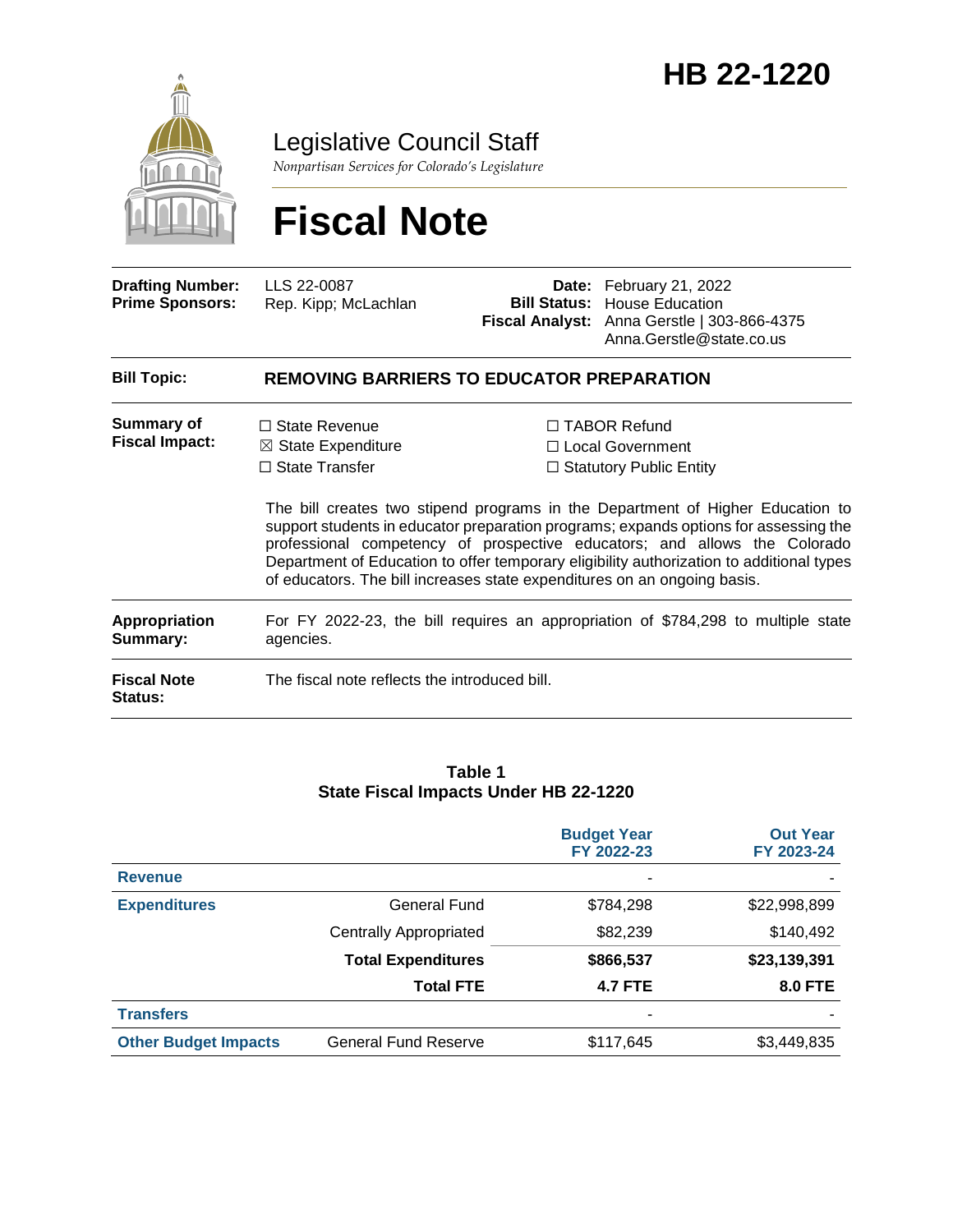# February 21, 2022 **HB 22-1220**

## **Summary of Legislation**

The bill creates two stipend programs, expands options for assessing professional competency of prospective educators, and expands temporary license eligibility authorization to additional types of educators.

**Stipend programs.** The bill creates the following stipend programs in the Department of Higher Education (DHE) for students in educator preparation programs meeting certain income eligibility requirements. The DHE must begin awarding stipends from the programs no later than August 1, 2023.

- The *Student Educator Stipend Program* will award stipends to eligible students to reduce the financial barriers to entering the workforce while placed as a student teacher. Educator preparation programs must distribute the stipends in monthly installments. An eligible student may receive a stipend of \$11,000 for a 16-week academic residency and \$22,000 for a 32-week academic residency.
- The *Educator Test Stipend Program* will award stipends to institutions of higher education to reduce student fees and costs associated with professional competency assessments required for licensure and license endorsements. The Colorado Commission on Higher Education (CCHE) must create a formula for calculating the amount of money awarded to each educator preparation program, based on the number of eligible students and the cost of assessments and endorsements.

CCHE must adopt program procedures and collect, evaluate, and report specific program data. By July 1 of each year, educator preparation programs must notify DHE of the number of students eligible for each program. By August 1 of each year, DHE must distribute money to the programs to be used for both stipends, plus money for operational expenses.

**Assessment of professional competencies.** Under current law, the Colorado Department of Education (CDE) administers a system of professional competency assessments for obtaining initial teacher licenses and some professional teaching licenses. Beginning in the 2023-24 school year, applicants may demonstrate professional competencies by:

- completing an approved performance-based assessment;
- submitting a portfolio of course work for examination by a review panel;
- submitting evidence of sufficient grades on higher education courses aligned with relevant standards; or
- through a combination of the three methods.

CDE, in collaboration with the DHE and institutions of higher education and with consideration of stakeholder feedback, must make recommendations to the State Board of Education and the board must adopt rules to implement these measures.

**Temporary educator licenses.** Under current law, CDE may issue a temporary educator eligibility authorization to an educator candidate in an educator preparation program for special education who has not yet met all the requirements for initial licensure. The bill makes this temporary authorization available for educator candidates in both regular and alternative teacher preparation programs.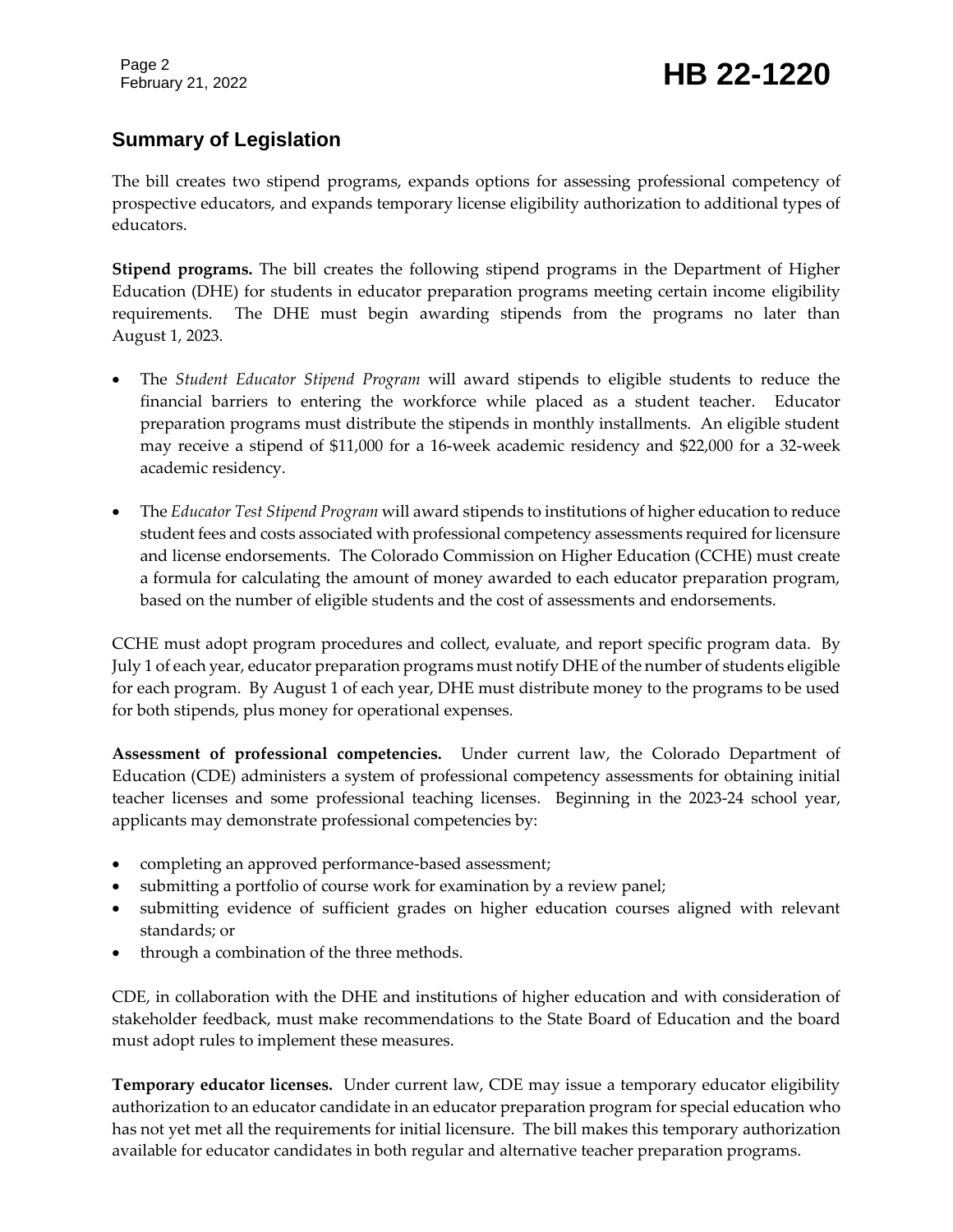# February 21, 2022 **HB 22-1220**

### **Assumptions**

**Student Educator Stipend Program.** Based on current enrollment, there are expected to be 1,364 students eligible for the Student Educator Stipend Program. The fiscal note assumes that 75 percent (1,023) will complete a 16-week academic residency, and 25 percent (341) will complete a 32-week residency.

**Educator Test Stipend Program.** Based on current enrollment, there are expected to be 3,185 students eligible for the Educator Test Stipend Program. The fiscal note assumes that the program will cover 4,426 exams, based on current number of exams taken by students, and that 10 percent of exams will be taken a second time.

**Educator professional competencies.** CDE receives approximately 42,000 educator license applications per year, of which about 20,000 are first-time applications for credentials that require content endorsement, and thus, will be have the three options established in the bill to establish professional competency. The fiscal note assumes that 50 percent (10,000) will utilize currently available assessment option, 25 percent (5,000) will utilize the portfolio review option, and 25 percent (5,000) will use the coursework review.

**Funding source.** Under current law, the Educator Licensing Division in CDE is funded through educator licensing fees that are deposited in the Educator Licensing Cash Fund, and may receive General Fund to supplement fee revenue. The fiscal note assumes that CDE's costs to implement the bill will be funded by General Fund. Should appropriations be from the Educator Licensing Division Cash Fund, the fiscal note will be revised to include the fee impact to cover CDE implementation costs.

### **State Expenditures**

The bill increases state expenditures for CDE and DHE by \$866,537 in FY 2022-23 and by \$23.1 million in FY 2023-24, paid from the General Fund. Expenditures are shown in Table 2 and detailed below.

| <b>Cost Components</b>                    | FY 2022-23 | FY 2023-24  |
|-------------------------------------------|------------|-------------|
| <b>Department of Education</b>            |            |             |
| <b>Personal Services</b>                  | \$347,335  | \$642,872   |
| <b>Operating Expenses</b>                 | \$5,535    | \$10,125    |
| <b>Capital Outlay Costs</b>               | \$31,000   | \$18,600    |
| Portfolio Management System               | \$317,850  | \$50,000    |
| Portfolio Peer Review Costs               |            | \$1,875,000 |
| <b>Information Management Costs</b>       | \$30,875   |             |
| Centrally Appropriated Costs <sup>1</sup> | \$70,243   | \$132,828   |
| FTE - Personal Services                   | 3.9 FTE    | 7.5 FTE     |
| <b>CDE Subtotal</b>                       | \$802,838  | \$2,729,425 |

#### **Table 2 Expenditures Under HB 22-1220**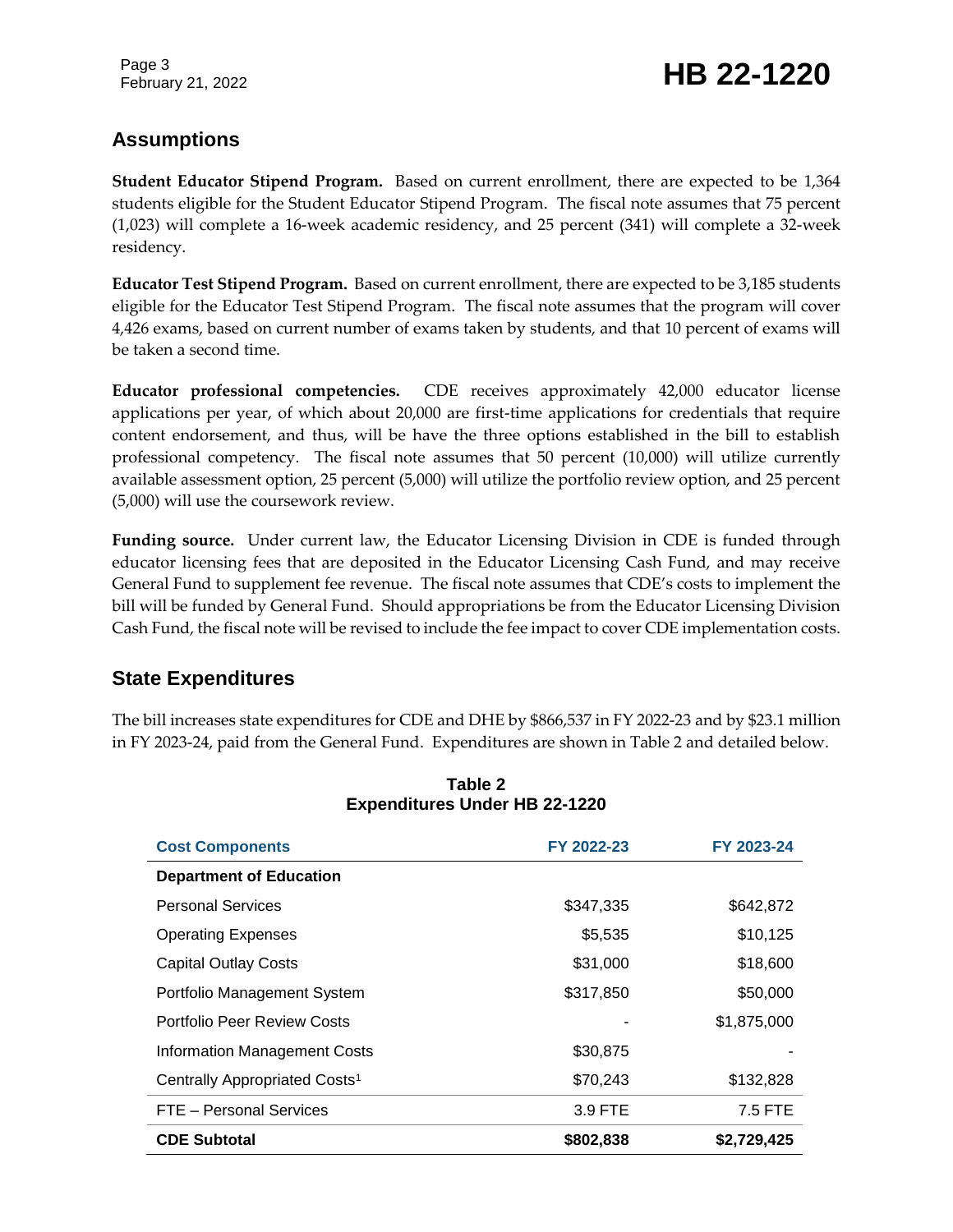# February 21, 2022 **HB 22-1220**

| <b>Cost Components</b>                    | FY 2022-23     | FY 2023-24     |
|-------------------------------------------|----------------|----------------|
| <b>Department of Higher Education</b>     |                |                |
| <b>Personal Services</b>                  | \$44,423       | \$29,615       |
| <b>Operating Expenses</b>                 | \$1,080        | \$675          |
| <b>Capital Outlay Costs</b>               | \$6,200        |                |
| <b>Student Educator Stipends</b>          |                | \$18,755,000   |
| <b>Educator Test Stipends</b>             |                | \$717,012      |
| Institution Administrative Costs          |                | \$900,000      |
| Centrally Appropriated Costs <sup>1</sup> | \$11,996       | \$7,664        |
| FTE - Personal Services                   | $0.8$ FTE      | $0.5$ FTE      |
| <b>DHE Subtotal</b>                       | \$63,699       | \$20,409,966   |
| Total                                     | \$866,537      | \$23,139,391   |
| <b>Total FTE</b>                          | <b>4.7 FTE</b> | <b>8.0 FTE</b> |

#### **Table 2 Expenditures Under HB 22-1220 (Cont.)**

<sup>1</sup>*Centrally appropriated costs are not included in the bill's appropriation.*

**Colorado Department of Education.** CDE will require 3.9 FTE in FY 2022-23 and 7.5 FTE beginning in FY 2023-24 to implement the two new options for applicants to establish professional competency. Personal services in FY 2022-23 are prorated for a September 1 start date and the General Fund paydate shift.

- **Portfolio review process.** The CDE requires staff beginning in FY 2022-23 to establish the portfolio management system, and recruit and develop guidelines for the peer review panels. Beginning in FY 2023-24, staff is needed to manage peer review panels in 45 content areas, provide assistance and technical support to candidates, and oversee the process. The peer review panels, made up of three people each, will review 5,000 applications. Estimated costs are based on five hours per review, at a cost of \$25 per hour.
- **Portfolio management system.** In FY 2022-23, CDE will purchase a portfolio management system that allows for the submission and review of portfolio materials. Costs include \$300,000 for the system and \$17,850 to issue the RFP. In subsequent years, maintenance costs are estimated at \$50,000 annually.
- **Coursework review process.** In FY 2022-23, CDE requires staff to establish procedures for the review of coursework and grades and determination of sufficiently high results. In FY 2023-24, staff will review the applications that utilize the coursework review option, and coordinate with educator preparation programs to ensure connection between coursework, grades, and professional competency review.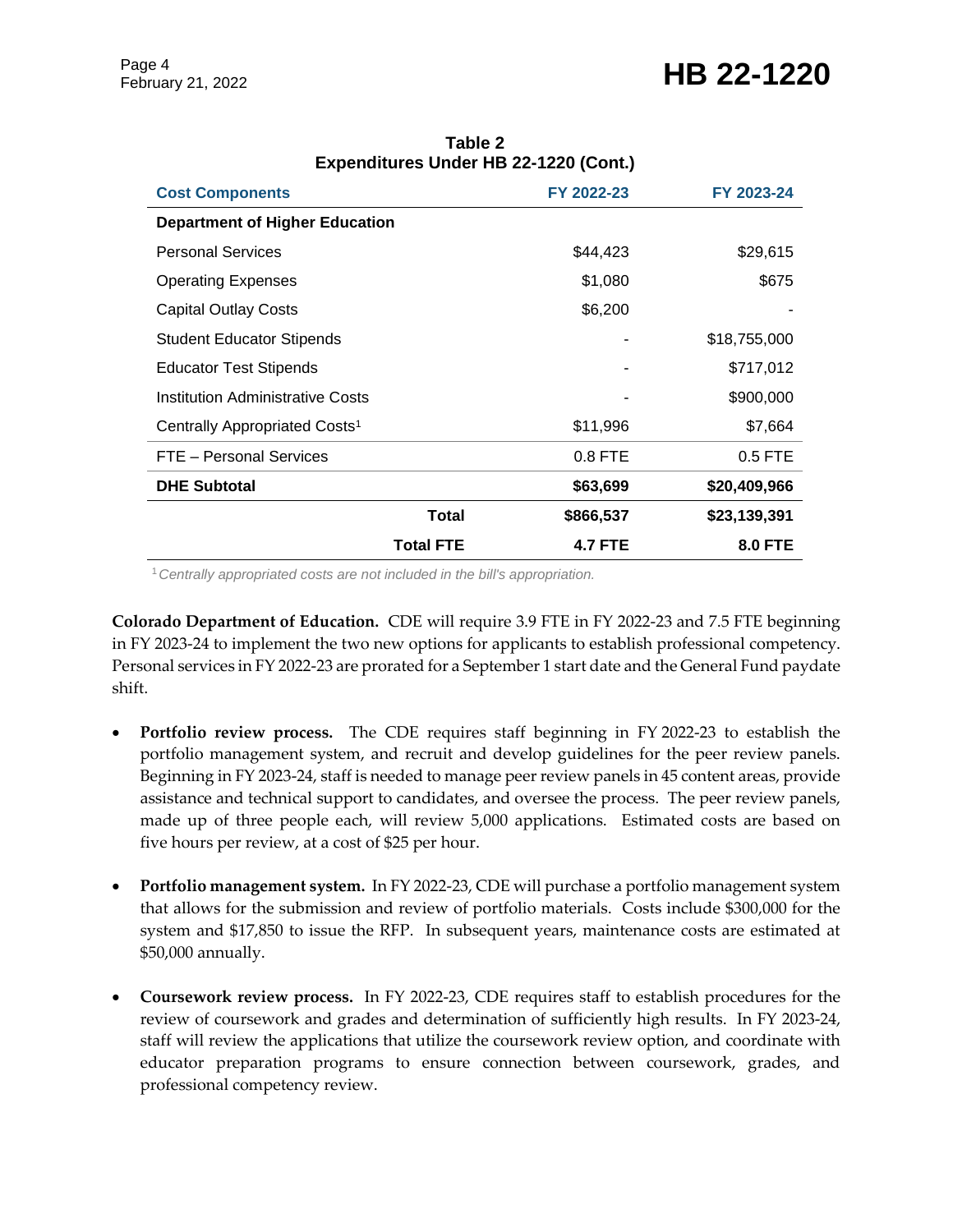- **Information management costs.** In FY 2022-23 only, CDE requires \$30,875 to modify the Educator Preparation Program reporting dashboard to include the information collected by DHE on the new stipend programs. Costs are estimated at 247 hours at a cost of \$125 per hour.
- **Legal services.** CDE will require additional legal services hours to conduct rulemaking in FY 2022-23, estimated to be under 100 hours. Legal services are provided by the Department of Law. No change in appropriations is required.

**Department of Higher Education.** The DHE requires 0.8 FTE in FY 2022-23 and 0.5 FTE in FY 2023-24 to implement both stipend programs, including data collection and the development of program guidelines. In the first year, the new staff will also coordinate with CDE on development of multiple measure for professional competency. Personal services in FY 2022-23 are prorated for a September 1 start date and the General Fund paydate shift.

- **Student educator stipends.** The Student Educator Stipend Program is estimated to cost \$18.7 million beginning in FY 2023-24. The fiscal note assumes that 1,023 students will participate in 16-week residency program and receive an \$11,000 stipend, and 341 will participate in a 32-week residency program and receive a \$22,000 stipend.
- **Educator test stipends.** The Educator Test Stipend Program is estimated to cost \$717,012 beginning in FY 2023-24. The fiscal note assumes that students will each take 4,426 exams, at an average cost of \$135 per exam, and that about 10 percent of exams will be retaken a second time. It also includes funds to cover student travel and lodging costs to take the exams. To the extent that students utilize the two new pathways to establish competency created by the bill, costs may decrease in future years.
- **Institution administration costs.** The bill requires that DHE distribute an amount to institutions to cover the costs of implementing the stipend programs. These costs reflect the equivalent of about \$60,000, or about 1.0 FTE, for 13 public educator preparation programs and \$120,000 for the largest educator preparation program in the state. Actual distributions to educator preparation programs will be determined by DHE.

**Centrally appropriated costs.** Pursuant to a Joint Budget Committee policy, certain costs associated with this bill are addressed through the annual budget process and centrally appropriated in the Long Bill or supplemental appropriations bills, rather than in this bill. These costs, which include employee insurance and supplemental employee retirement payments, are shown in Table 2.

### **Other Budget Impacts**

**General Fund reserve.** Under current law, an amount equal to 15 percent of General Fund appropriations must be set aside in the General Fund statutory reserve beginning in FY 2022-23. Based on this fiscal note, the bill is expected to increase the amount of General Fund held in reserve by the amounts in Table 1, which will decrease the amount of General Fund available for other purposes.